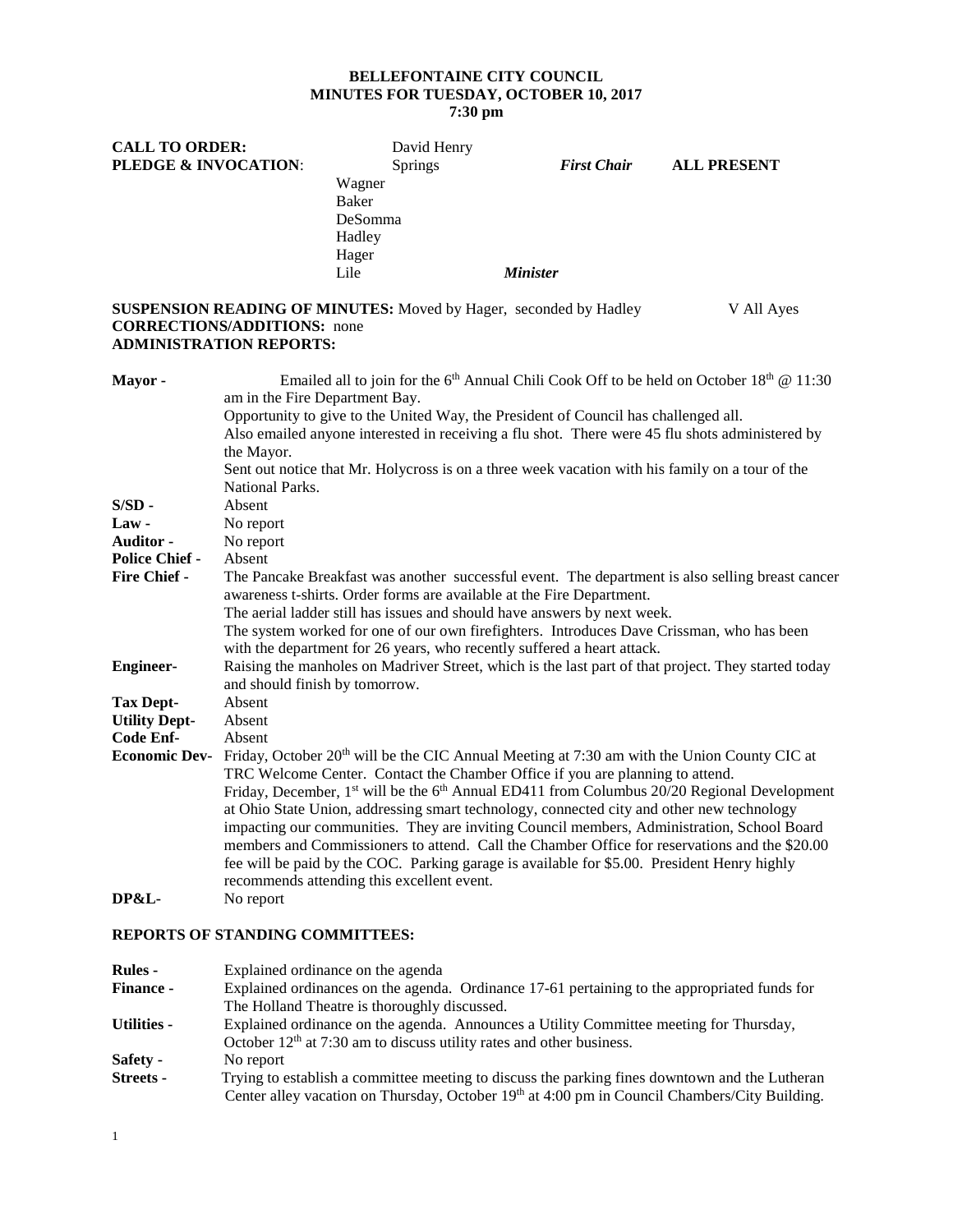- **Sidewalks, Curbs & Parks –**Handed out Joint Recreation meeting minutes (copy att to clerk's official minutes) Several churches are participating on the Day of Service, October  $22<sup>nd</sup>$ . The Shade Tree Commission has donated three (3) spruce trees to be put by the Vietnam War Memorial and the AmVets and VFW have donated three (3) cherry trees. Will be setting a meeting to advise the sidewalk concern on Lake Ave. Questions answered. **Audit -** No report
- **COMMUNICATIONS FROM CITIZENS:** Marsha Crissman, 219 E. High, here to thank the Fire Department Members for their quick response and the care given to her husband, Firefighter Dave Crissman. Also for the support that the Firefighters gave to her and her family. Secondly, voices her opinion that our Fire Department is under staffed and lacking in equipment. Challenges any to walk in the shoes of our first responders. Also, in her opinion, the department is lacking in Administration support and it greatly affects the moral of our firefighters. Currently only one of the three squads has an auto pulse (the machine that provides perfect CPR to the patient while in transport) which was used to save her husband's life. She adds that this should serve as a wake up call for the Administration that the department needs to be better equipped and have more staff.

## **INTRODUCTION OF ORDINANCES:**

#### **1. ORDINANCES FOR 1ST READING**

17-63 A. AN ORDINANCE AUTHORIZING AND DIRECTING THE SERVICE SAFETY DIRECTOR AND FIRE CHIEF TO EXECUTE ANY AND ALL DOCUMENTS NECESSARY TO APPLY AND ACCEPT A BWC GRANT FOR FIREFIGHTER GLOVES AND HOODS AND DECLARING AN EMERGENCY IN THE CITY OF BELLEFONTAINE, OHIO. **FINANCE**

| 3RR-      | Moved by Baker, seconded by Wagner  | V All Ayes |
|-----------|-------------------------------------|------------|
| Passage-  | Moved by Baker, seconded by Wagner  | V All Ayes |
| Adoption- | Moved by Baker, seconded by DeSomma | V All Aves |

17-55 B. AN AMENDMENT TO ORDINANCE NO. 17-24 AUTHORIZING THE BPD TO HIRE TWO (2) FULL-TIME POLICE OFFICERS IN ORDER FOR THE BPD TO PROVIDE BCS TWO (2) SROs AND DECLARING AN EMERGENCY IN THE CITY OF BELLEFONTAINE, OHIO. **FINANCE**

| $3RR-$    | Moved by Baker, seconded by DeSomma | V All Ayes |
|-----------|-------------------------------------|------------|
| Passage-  |                                     |            |
| Adoption- |                                     |            |

R17-56 C. A RESOLUTION APPROVING THE INVESTMENTS AND EXPENDITURES FROM THE DR. EARL SLOAN ENDOWMENT FUND FOR 2018 AND RETURN OF UNUSED GRANTS. **FINANCE**

Adoption- Moved by Baker, seconded by DeSomma V All Ayes 17-57 D. AN ORDINANCE ESTABLISHING AND PROVIDING FOR COMPENSATION OF THE BELLEFONTAINE MUNICIPAL COURT JUDGE FOR 2018 AND DECLARING AN EMERGENCY IN THE CITY OF BELLEFONTAINE, OHIO. **FINANCE** 3RR- Moved by Baker, seconded by DeSomma V All Ayes Passage-Adoption-17-58 E. AN ORDINANCE ESTABLISHING AND PROVIDING FOR COMPENSATION FOR THE BELLEFONTAINE MUNICIPAL COURT PROSECUTOR FOR 2018 AND DECLARING AN EMERGENCY IN THE CITY OF BELLEFONTAINE, OHIO.

EMERGENCY IN THE CITY OF BELLEFONTAINE, OHIO.

2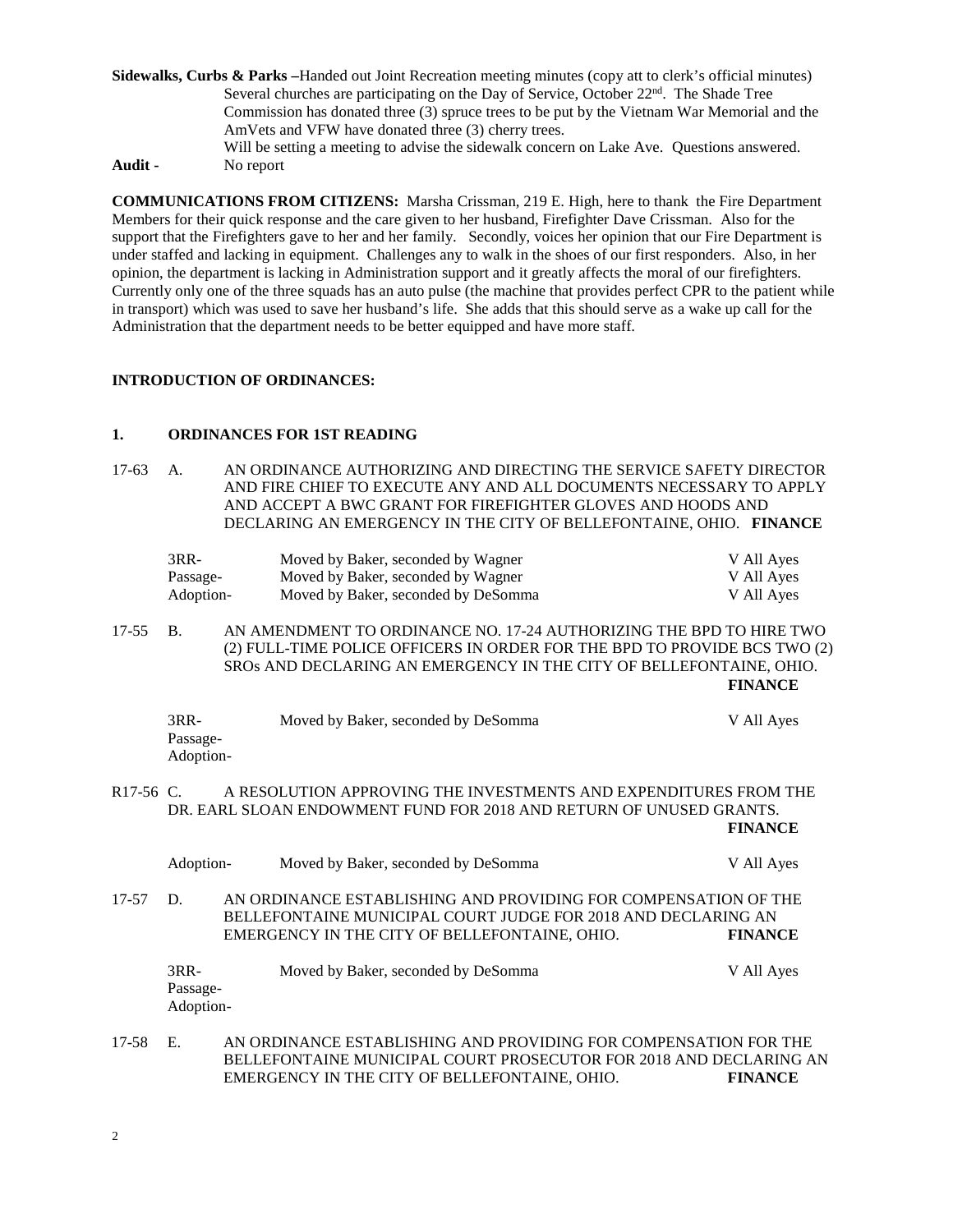|         | 3RR-<br>Passage-<br>Adoption-                                                                                                                                                                                                                                  | Moved by Baker, seconded by Wagner                                                                                                  | V All Ayes     |  |  |  |
|---------|----------------------------------------------------------------------------------------------------------------------------------------------------------------------------------------------------------------------------------------------------------------|-------------------------------------------------------------------------------------------------------------------------------------|----------------|--|--|--|
| 17-59   | F.<br>AN ORDINANCE AUTHORIZING BLANKET PURCHASE ORDERS FOR DEPARTMENT<br>HEADS IN THE AMOUNT OF \$500.00 OR LESS.<br><b>FINANCE</b>                                                                                                                            |                                                                                                                                     |                |  |  |  |
|         | 3RR-<br>Passage-<br>Adoption-                                                                                                                                                                                                                                  | Moved by Baker, seconded by Wagner                                                                                                  | V All Ayes     |  |  |  |
| 17-60   | G.<br>AN ORDINANCE ESTABLISHING AND PROVIDING FOR COMPENSATION FOR THE<br>MAYOR, PRESIDENT OF COUNCIL, COUNCIL MEMBERS, CLERK OF COUNCIL, LAW<br>DIRECTOR, TREASURER AND AUDITOR AND DECLARING AN EMERGENCY IN THE<br>CITY OF BELLEFONTAINE.<br><b>FINANCE</b> |                                                                                                                                     |                |  |  |  |
|         | 3RR-<br>Passage-<br>Adoption-                                                                                                                                                                                                                                  | Moved by Baker, seconded by Lile                                                                                                    | V All Ayes     |  |  |  |
| 17-61   | AN ORDINANCE AUTHORIZING AND DIRECTING THE CITY AUDITOR TO<br>H.<br>APPROPRIATE FUNDS FOR A CONTRIBUTION TO THE HOLLAND THEATER AND<br>DECLARING AN EMERGENCY IN THE CITY OF BELLEFONTAINE, OHIO. FINANCE                                                      |                                                                                                                                     |                |  |  |  |
|         | 3RR-<br>Passage-<br>Adoption-                                                                                                                                                                                                                                  | Moved by Baker, seconded by Wagner                                                                                                  | V All Ayes     |  |  |  |
| $17-62$ | I.<br><b>THE</b>                                                                                                                                                                                                                                               | AN ORDINANCE MAKINBG SUPPLEMENTAL APPROPRIATIONS AND AMENDING                                                                       |                |  |  |  |
|         |                                                                                                                                                                                                                                                                | PERMANENT APPROPRIATIONS ORDINANCE FOR PURPOSES OF GENERAL, COURT<br>MONITORING AND AIRPORT FUNDS AND DECLARING AN EMERGENCY IN THE |                |  |  |  |
|         | <b>CITY</b>                                                                                                                                                                                                                                                    | OF BELLEFONTAINE, OHIO.                                                                                                             | <b>FINANCE</b> |  |  |  |
|         | $3RR-$<br>Passage-<br>Adoption-                                                                                                                                                                                                                                | Moved by Baker, seconded by DeSomma                                                                                                 | V All Ayes     |  |  |  |

# **2. ORDINANCES FOR 2ND READING**

### **3. ORDINANCES FOR 3RD READING**

17-48 A. AN ORDINANCE AUTHORIZING THE EXTENSION OF WATER AND SANITARY SEWER UTILITY SERVICE OUTSIDE THE CORPORATION LINE OF THE CITY OF BELLEFONTAINE TO PROPERTY LOCATED AT 1021 T.R.#185 (BRENNAN ROAD), LAKE TOWNSHIP, LOGAN COUNTY, OHIO, AND DECLARING AN EMERGENCY IN<br>THE CITY OF BELLEFONTAINE. OHIO. UTILITIES THE CITY OF BELLEFONTAINE, OHIO.

|       | Adoption- | Moved by Wagner, seconded by Springs                                                                                                                                   |  |  | V All Ayes     |  |
|-------|-----------|------------------------------------------------------------------------------------------------------------------------------------------------------------------------|--|--|----------------|--|
| 17-49 | - B.      | AN ORDINANCE ESTABLISHING CONFERENCE AND EVENT RENTAL RATES AT THE<br>BELLEFONTAINE REGIONAL AIRPORT AND DECLARING AN EMERGENCY IN THE<br>CITY OF BELLEFONTAINE, OHIO. |  |  | <b>FINANCE</b> |  |
|       |           |                                                                                                                                                                        |  |  |                |  |